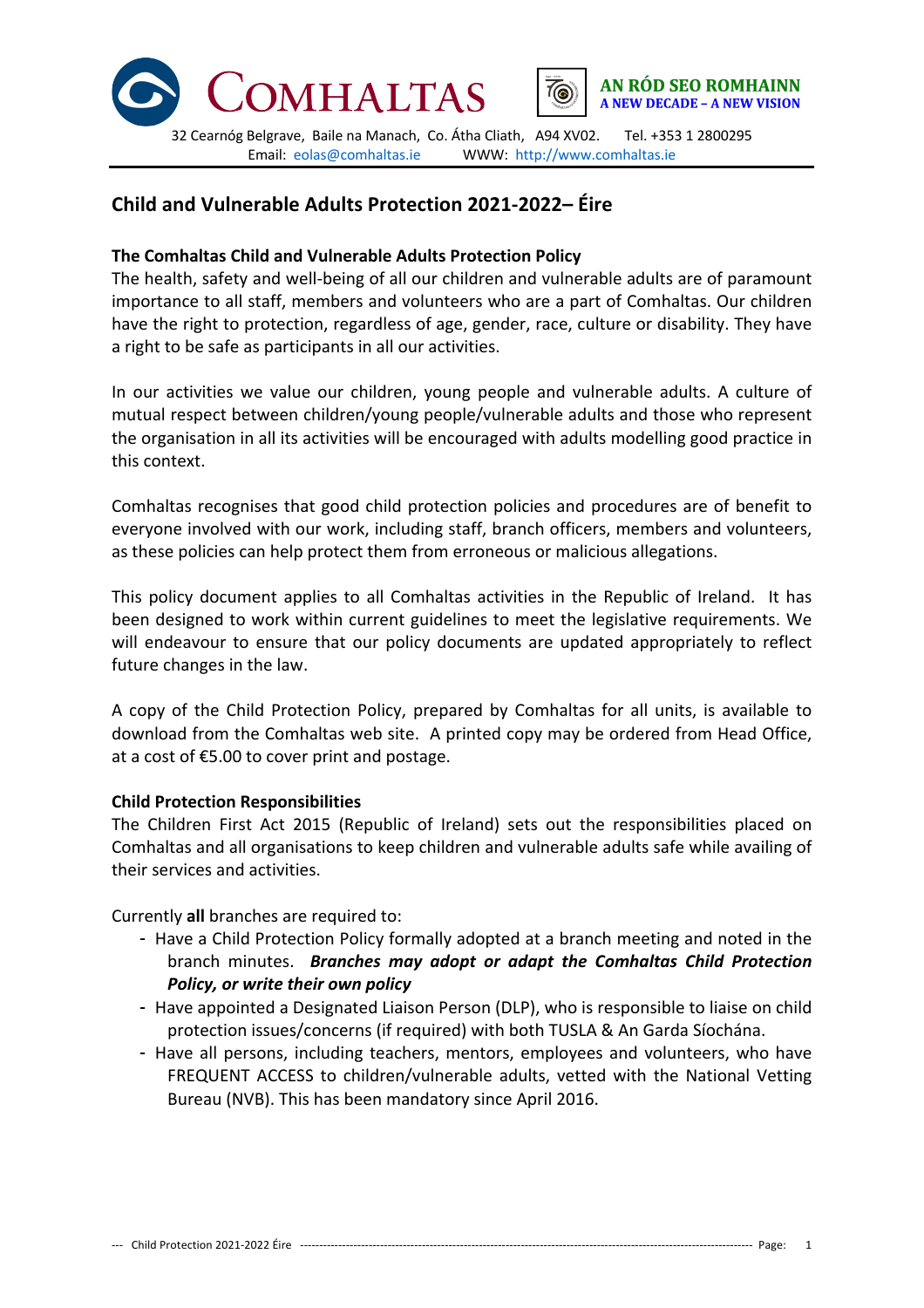

Under the **Children First Act 2015** two further pieces of legislation now apply. The Act states:

*"The Act requires providers of relevant organisations to keep children safe from harm while availing of their services, to undertake a risk assessment to identify the potential for harm to a child who is availing of their service, and to prepare a child safeguarding statement which sets out the policies and procedures which are in place to mitigate the risks identified. The legislation makes provision for a Register of Non-compliance for those providers who fail, on request, to provide a copy of the Child Safeguarding Statement to the Child and Family Agency".* 

Comhaltas requires that all branches comply with this legislation and we suggest that the branch would appoint a small committee, including the branch DLP, to carry out a RISK ASSESSMENT and prepare a BRANCH CHILD SAFEGUARDING STATEMENT. Templates are included in this pack or they may be downloaded from the Comhaltas web site.

Please note that each Comhaltas branch must complete, sign and submit the following document following its AGM:

DLP Appointment & Branch Compliance Statement: (*forms included in the AGM pack)*

- 3 copies of both to be sent to your County Board
- 1 signed copy of the **DLP Appointment Form** to Head Office
- may also be printed from the Online System

The Branch Child Safeguarding Statement must also be completed and signed following the Branch AGM. This document should be retained by the Branch. A template has been included in the AGM pack and may also be downloaded.

Please contact Comhaltas Head Office if you require assistance or information relating to Comhaltas Child Protection issues.

#### **Designated Liaison Person (DLP)**

A Designated Liaison Person must be nominated by each Comhaltas Branch, each year. The **DLP** has responsibility for managing child protection issues within the branch. The role and responsibilities of the DLP are:

- To implement and promote the unit's Child Protection Policy and Procedures
- To act as the main contact for child protection within the branch
- To provide information and advice on child protection for the branch membership
- To create awareness of the importance of child protection
- To communicate with members on child protection issues
- To keep abreast of developments and understand the most recent information on related issues – data protection, confidentiality, legal and other, that impact on child protection